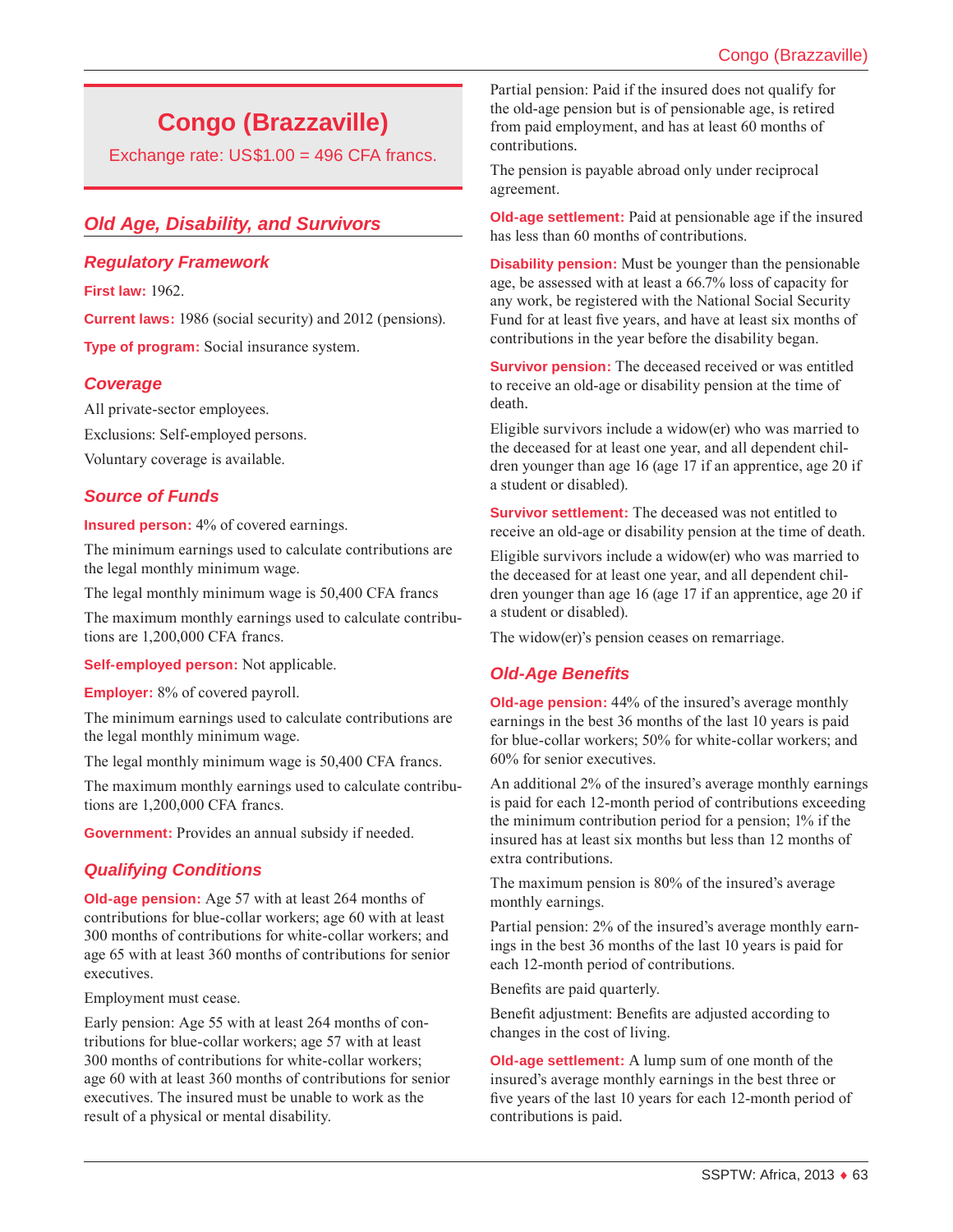# *Permanent Disability Benefits*

**Disability pension:** The disability pension is calculated in the same way as the old-age pension. The insured is credited with a six-month contribution period for each year from the date the disability began up to the normal pensionable age.

When the insured reaches the normal retirement age, the disability pension is replaced by an old-age pension.

The maximum disability pension is 80% of the insured's average monthly earnings.

Constant-attendance allowance: None

Benefits are paid quarterly.

Benefit adjustment: Benefits are adjusted according to changes in the cost of living.

### *Survivor Benefits*

**Spouse's pension:** 15% of the old-age or disability pension the deceased received or was entitled to receive is paid to the widow(er). If there is more than one widow, the benefit is split equally.

**Orphan's pension:** 35% of the old-age or disability pension the deceased received or was entitled to receive is paid to an orphan. If there is more than one orphan, the benefit is split equally.

All survivor benefits combined must not exceed 50% of the old-age or disability pension the deceased received or was entitled to receive.

Benefits are paid quarterly.

Benefit adjustment: Benefits are adjusted according to changes in the cost of living

**Survivor settlement:** A lump sum is paid.

### *Administrative Organization*

Ministry of Labor, Employment, and Social Security provides supervision.

National Social Security Fund, managed by a tripartite board and a Director General, administers the program.

# *Sickness and Maternity*

# *Regulatory Framework*

### **First law:** 1956.

**Current laws:** 1975 (labor code) and 1986 (social security code).

**Type of program:** Social insurance system.

### *Coverage*

All private-sector employees and civil service contractors. Exclusions: Self-employed persons.

Voluntary coverage is not available.

### *Source of Funds*

**Insured person:** None.

**Self-employed person:** Not applicable.

**Employer:** See source of funds under Family Allowances.

**Government:** None.

# *Qualifying Conditions*

**Cash sickness benefits:** No statutory benefits are provided.

**Cash maternity benefits:** Must have been employed for at least six consecutive months with at least 20 days or 133 hours of work a month. The insured must reside and work in Congo.

# *Sickness and Maternity Benefits*

**Sickness benefit:** No statutory benefits are provided. (The 1975 labor code requires employers to provide paid sick leave.)

**Maternity benefit:** 100% of daily covered earnings (50% paid by the employer and 50% by the National Social Security Fund) is paid for 15 consecutive weeks, including at least nine weeks after the date of childbirth; the payment may be extended for three weeks if there are complications arising from pregnancy or childbirth. Daily covered earnings are based on earnings in the month before the maternity leave begins.

Benefits are paid monthly.

### *Workers' Medical Benefits*

The 1975 labor code requires employers to provide certain medical services.

Medical benefits for dependents are the same as those for the insured.

# *Dependents' Medical Benefits*

Medical benefits for dependents are the same as those for the insured.

# *Administrative Organization*

Ministry of Labor, Employment, and Social Security provides supervision.

National Social Security Fund, managed by a tripartite board and a Director General, administers the program.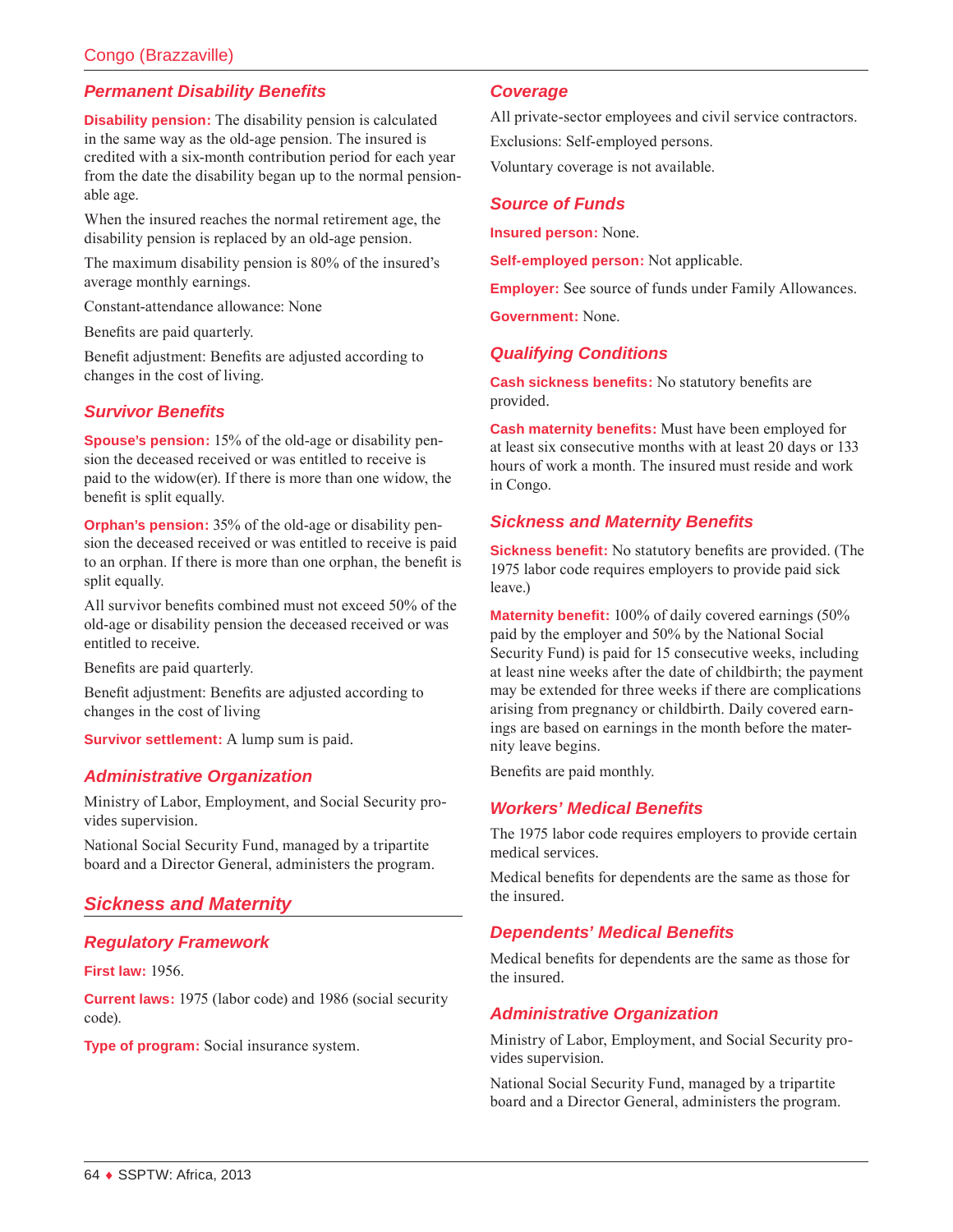# *Work Injury*

### *Regulatory Framework*

**First law:** 1959.

**Current laws:** 1986 (social security) and 2012 (pensions).

**Type of program:** Social insurance system.

### *Coverage*

All private-sector employees and civil service contractors. Exclusions: Self-employed persons.

Voluntary coverage is not available.

### *Source of Funds*

**Insured person:** None.

**Self-employed person:** Not applicable.

**Employer:** 2.25% of covered payroll.

The minimum earnings used to calculate contributions are the legal monthly minimum wage.

The legal monthly minimum wage is 50,400 CFA francs.

The maximum monthly earnings used to calculate contributions are 600,000 CFA francs.

**Government:** None.

### *Qualifying Conditions*

**Work injury benefits:** There is no minimum qualifying period. Accidents that occur while commuting to and from work are covered.

### *Temporary Disability Benefits*

100% of the insured's daily covered earnings in the month before the disability began is paid for up to the first 29 days; 66.7% from 30 to 89 days; and 33.3% from 90 days onwards.

### *Permanent Disability Benefits*

Disability pension: The benefit is the insured's average earnings in the 30 days before the disability began multiplied by 0.5 for each degree of assessed disability from 10% to 50% plus the insured's average earnings multiplied by 1.5% for each degree of assessed disability greater than 50%.

For an assessed disability less than 50% a lump sum is paid, for 50% to 75% the pension is paid quarterly; for greater than 75%, the pension is paid monthly (at the insured's request) or quarterly.

### *Workers' Medical Benefits*

Medical facilities under contract with, and paid by, the National Social Security Fund provide medical benefits directly to the patients. Medical benefits include general and specialist care, surgery, hospitalization, occupational rehabilitation, medicine, prostheses, and travel expenses.

### *Survivor Benefits*

**Spouse's pension:** 15% of the old-age or disability pension the deceased received or was entitled to receive is paid to the widow(er). If there is more than one widow, the benefit is split equally.

**Orphan's pension:** 35% of the old-age or disability pension the deceased received or was entitled to receive is split equally among eligible orphans. The pension must be at least equal to family allowances.

The sum of all benefits awarded to the survivors cannot exceed 50% of the old-age or disability pension the deceased received or was entitled to receive.

Benefits are paid quarterly.

Benefit adjustment: Benefits are adjusted according to changes in the cost of living.

**Funeral grant:** The cost of the funeral is paid, up to a maximum.

### *Administrative Organization*

Ministry of Labor, Employment, and Social Security provides supervision.

National Social Security Fund, managed by a tripartite board and a Director General, administers the program

### *Family Allowances*

### *Regulatory Framework*

**First law:** 1956.

**Current law:** 1986 (social security).

**Type of program:** Employment-related system.

### *Coverage*

All private-sector employees and civil service contractors. Exclusions: Self-employed.

Voluntary coverage is not possible.

### *Source of Funds*

**Insured person:** None.

**Self-employed person:** Not applicable.

**Employer:** 10.03% of covered payroll.

The employer's contributions also finance sickness and maternity benefits.